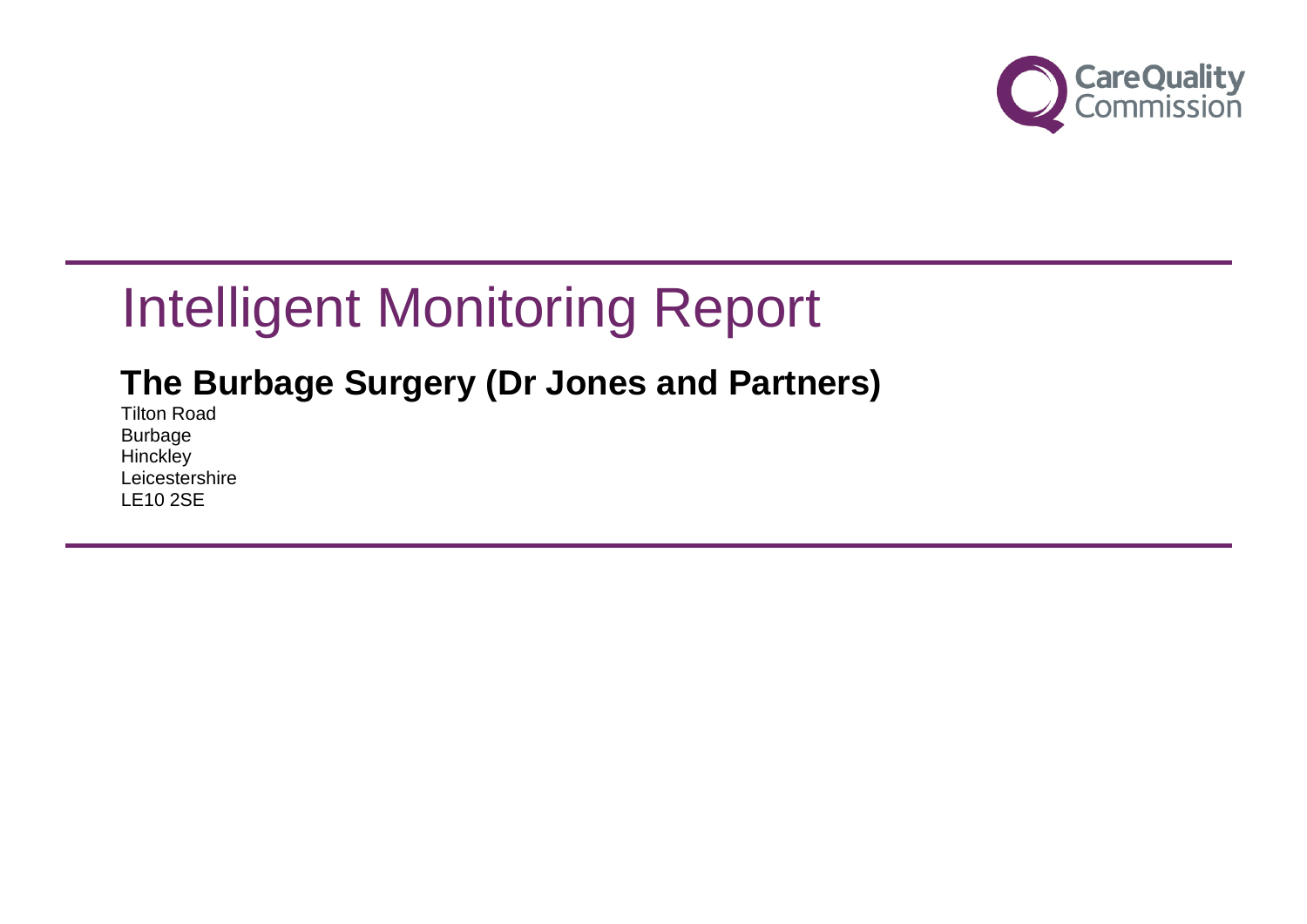#### The Burbage Surgery 1-543640835

#### Intelligent Monitoring (IM) Report

GP IM is an initial list of 37 indicators that currently cover three of our five key questions - Effective, Responsive and Caring. The indicators used in IM are already included within the location data packs that you can access pre inspection. As with the approach followed in the Hospitals sector the tool draws on existing and established national data sources (e.g. QOF, GP Patient Survey).

This report presents CQCs view of the IM indicators for The Burbage Surgery**.**

The information helps to inform:

- scheduling decisions
- identify potential concerns
- key lines of enquiry

We have published a document setting out the definition and full methodology for each indicator, a paper on the statistical methodology and a Frequently Asked Questions document. If, after consulting these documents, you have any further queries or need more information please email [enquiries@cqc.org.uk](mailto:enquiries@cqc.org.uk) putting the phrase "**GP IM Query**" in the subject line.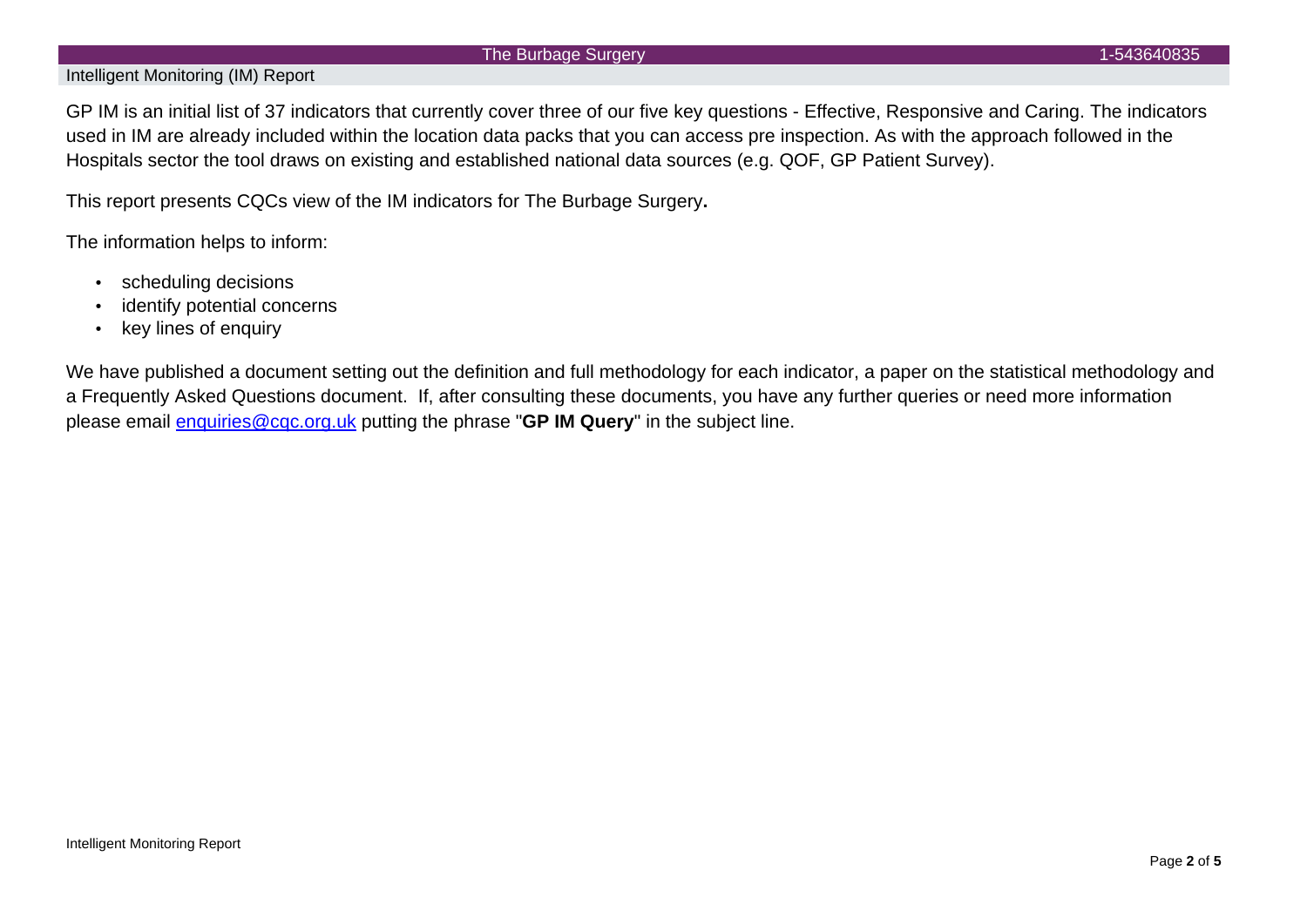Tier One Indicators

| Domain    | ID: Indicator description (time period)                                                                                                                                                                                              | <b>Numerator</b> | <b>Denominator</b> | <b>Observed</b> | <b>Expected</b> |
|-----------|--------------------------------------------------------------------------------------------------------------------------------------------------------------------------------------------------------------------------------------|------------------|--------------------|-----------------|-----------------|
| Effective | GPHLIAC01: The number of Emergency Admissions for 19 Ambulatory Care<br>Sensitive Conditions per 1,000 population. (01/04/13 to 31/03/14)                                                                                            | 140              | 9.95               | 14.07           | 13.63           |
|           | GPHLIAP: Number of antibacterial prescription items prescribed per Specific<br>Therapeutic group Age-sex Related Prescribing Unit (STAR PU). (01/04/13 to<br>31/03/14                                                                | 6273             | 22712              | 0.28            | 0.28            |
|           | GPHLICH01: The ratio of expected to reported prevalence of Coronary Heart Disease<br>(CHD). (01/04/13 to 31/03/14)                                                                                                                   | 360              | 470.55             | 0.77            | 0.72            |
|           | GPHLICPD: Ratio of reported versus expected prevalence for Chronic Obstructive<br>Pulmonary Disease (COPD) (01/04/13 to 31/03/14)                                                                                                    | 163              | 232.71             | 0.7             | 0.61            |
|           | GPHLICQI: Percentage of Cephalosporins & Quinolones Items as a proportion of<br>antibiotic items prescribed. (01/04/13 to 31/03/14)                                                                                                  | 270              | 6248               | 0.04            | 0.06            |
|           | GPHLIEC01: Emergency cancer admissions per 100 patients on disease register.<br>(01/04/13 to 31/03/14)                                                                                                                               | 21               | 2.77               | 7.58            | 7.45            |
|           | GPHLIFV01: The percentage of patients aged over 6 months to under 65 years in the<br>defined influenza clinical risk groups that received the seasonal influenza vaccination.<br>(01/09/13 to 28/02/14)                              | 377              | 1031               | 0.37            | 0.52            |
|           | GPHLIFV02: The percentage of patients aged 65 and older who have received a<br>seasonal flu vaccination. (01/09/13 to 28/02/14)                                                                                                      | 1493             | 2253               | 0.66            | 0.73            |
|           | GPHLIHP: Average daily quantity of Hypnotics prescribed per Specific Therapeutic<br>group Age-sex Related Prescribing Unit (STAR PU). (01/10/13 to 30/06/14)                                                                         | 19035            | 90677              | 0.21            | 0.28            |
|           | GPHLIINI: Number of Ibuprofen and Naproxen Items prescribed as a percentage of all<br>Non-Steroidal Anti-Inflammatory drugs Items prescribed. (01/04/13 to 31/03/14)                                                                 | 1785             | 3807               | 0.47            | 0.71            |
|           | GPOSDD01: Dementia diagnosis rate adjusted by the number of patients in<br>residential care homes. (30/09/14 to 30/09/14)                                                                                                            | 68               | 140.8              | 0.48            | 0.54            |
|           | QOFGP102: The percentage of patients with diabetes, on the register, in whom the<br>last IFCC-HbA1c is 64 mmol/mol or less in the preceding 12 months (01/04/13 to<br>31/03/14                                                       | 421              | 491                | 0.86            | 0.78            |
|           | QOFGP104: The percentage of patients with diabetes, on the register, with a record<br>of a foot examination and risk classification 1-4 within the preceding 12 months<br>(01/04/13 to 31/03/14)                                     | 425              | 469                | 0.91            | 0.88            |
|           | QOFGP106: The percentage of patients with diabetes, on the register, in whom the<br>last blood pressure reading (measured in the preceding 12 months) is 140/80 mmHg<br>or less (01/04/13 to 31/03/14)                               | 317              | 462                | 0.69            | 0.79            |
|           | QOFGP110: The percentage of patients with schizophrenia, bipolar affective disorder<br>and other psychoses who have a comprehensive, agreed care plan documented in<br>the record, in the preceding 12 months (01/04/13 to 31/03/14) | 36               | 37                 | 0.97            | 0.86            |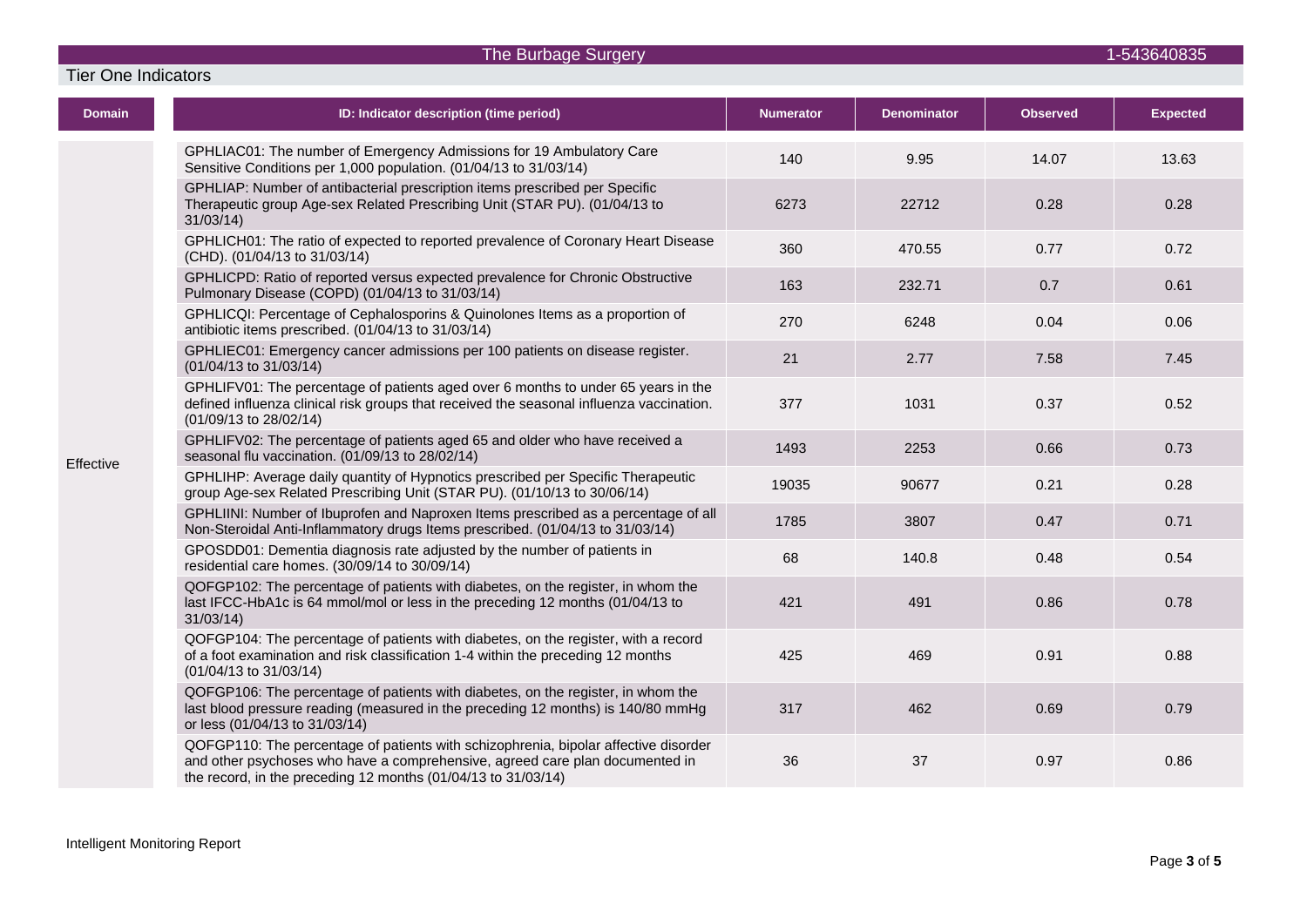Tier One Indicators

| <b>Domain</b> | ID: Indicator description (time period)                                                                                                                                                                                   | <b>Numerator</b> | <b>Denominator</b> | <b>Observed</b> | <b>Expected</b> |
|---------------|---------------------------------------------------------------------------------------------------------------------------------------------------------------------------------------------------------------------------|------------------|--------------------|-----------------|-----------------|
|               | QOFGP111: The percentage of patients with schizophrenia, bipolar affective disorder<br>and other psychoses who have a record of alcohol consumption in the preceding 12<br>months (01/04/13 to 31/03/14)                  | 47               | 48                 | 0.98            | 0.89            |
|               | QOFGP150: The percentage of patients with atrial fibrillation, measured within the last<br>12 months, who are currently treated with anti-coagulation drug therapy or an anti-<br>platelet therapy (01/04/13 to 31/03/14) | 25               | 25                 | $\mathbf{1}$    | 0.98            |
|               | QOFGP155: The percentage of patients with hypertension in whom the last blood<br>pressure reading measured in the preceding 9 months is 150/90mmHg or less<br>(01/04/13 to 31/03/14)                                      | 1301             | 1694               | 0.77            | 0.83            |
|               | QOFGP162: The percentage of patients with physical and/or mental health conditions<br>whose notes record smoking status in the preceding 12 months (01/04/13 to 31/03/14)                                                 | 2233             | 2688               | 0.83            | 0.95            |
|               | QOFGP178: The percentage of patients aged 75 or over with a fragility fracture on or<br>after 1 April 2012, who are currently treated with an appropriate bone-sparing agent<br>(01/04/13 to 31/03/14)                    | 17               | 23                 | 0.74            | 0.81            |
|               | QOFGP182: The percentage of women aged 25 or over and who have not attained<br>the age of 65 whose notes record that a cervical screening test has been performed in<br>the preceding 5 years (01/04/13 to 31/03/14)      | 1886             | 2351               | 0.8             | 0.82            |
|               | QOFGP27: The percentage of patients diagnosed with dementia whose care has<br>been reviewed in a face-to-face review in the preceding 12 months (01/04/13 to<br>31/03/14                                                  | 52               | 69                 | 0.75            | 0.84            |
|               | QOFGP33: The percentage of patients with diabetes, on the register, who have a<br>record of an albumin: creatinine ratio test in the preceding 12 months (01/04/13 to<br>31/03/14                                         | 470              | 470                | 1               | 0.86            |
|               | QOFGP35: The percentage of patients with diabetes, on the register, whose last<br>measured total cholesterol (measured within the preceding 12 months) is 5 mmol/l or<br>less (01/04/13 to 31/03/14)                      | 424              | 467                | 0.91            | 0.82            |
|               | QOFGP36: The percentage of patients with diabetes, on the register, who have had<br>influenza immunisation in the preceding 1 September to 31 March (01/04/13 to<br>31/03/14                                              | 381              | 400                | 0.95            | 0.93            |
|               | QOFGP51: The contractor establishes and maintains a register of patients aged 18 or<br>over with learning disabilities (01/04/13 to 31/03/14)                                                                             |                  |                    | Yes             |                 |
|               | QOFGP54: The contractor establishes and maintains a register of all patients in need<br>of palliative care/support irrespective of age (01/04/13 to 31/03/14)                                                             |                  |                    | Yes             |                 |
|               | QOFGP55: The contractor has regular (at least 3 monthly) multidisciplinary case<br>review meetings where all patients on the palliative care register are discussed<br>(01/04/13 to 31/03/14)                             |                  |                    | Yes             |                 |